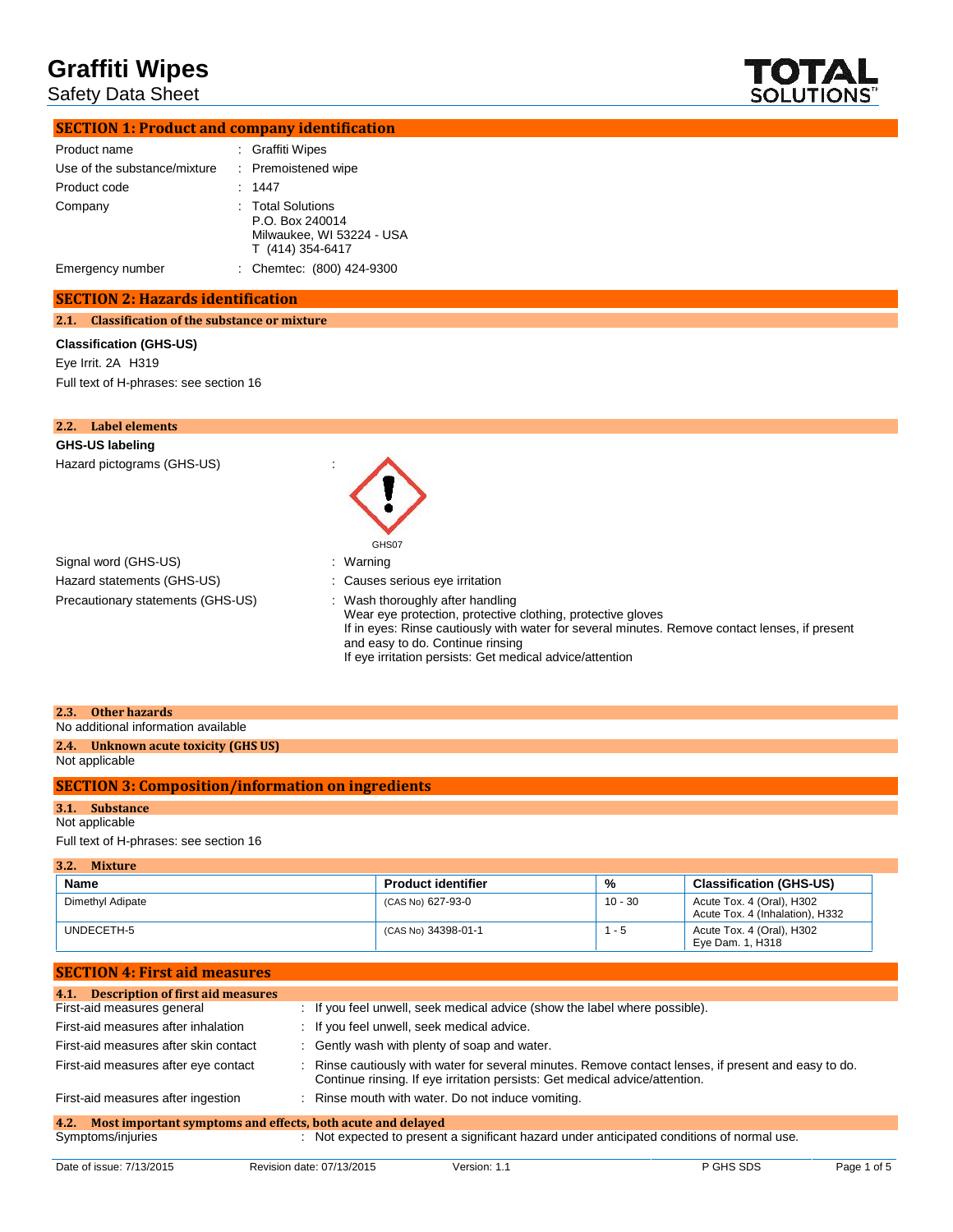

| Safety Data Sheet                       | SOLUTIONS"                                                                                                          |
|-----------------------------------------|---------------------------------------------------------------------------------------------------------------------|
| Symptoms/injuries after inhalation      | : None under normal use.                                                                                            |
| Symptoms/injuries after skin contact    | : Contact during a long period may cause light irritation. Repeated exposure may cause skin dryness<br>or cracking. |
| Symptoms/injuries after eye contact     | : Causes serious eye irritation.                                                                                    |
| Symptoms/injuries after ingestion       | : Gastrointestinal complaints.                                                                                      |
| Chronic symptoms                        | : No data available.                                                                                                |
| 4.3.<br>Treat symptomatically.          | Indication of any immediate medical attention and special treatment needed                                          |
| <b>SECTION 5: Firefighting measures</b> |                                                                                                                     |
| <b>Extinguishing media</b><br>5.1.      |                                                                                                                     |
| Suitable extinguishing media            | : Foam. Carbon dioxide. Dry chemical powder.                                                                        |

| Unsuitable extinguishing media                             | : Do not use a heavy water stream.                                                                                                                                          |
|------------------------------------------------------------|-----------------------------------------------------------------------------------------------------------------------------------------------------------------------------|
| 5.2. Special hazards arising from the substance or mixture |                                                                                                                                                                             |
| Fire hazard                                                | : Combustible liquid.                                                                                                                                                       |
| Reactivity                                                 | : Upon combustion: CO and CO2 are formed.                                                                                                                                   |
| 5.3.<br><b>Advice for firefighters</b>                     |                                                                                                                                                                             |
| Firefighting instructions                                  | : Exercise caution when fighting any chemical fire. Use water spray or fog for cooling exposed<br>containers. Take account of environmentally hazardous firefighting water. |
| Protection during firefighting                             | : Do not enter fire area without proper protective equipment, including respiratory protection.                                                                             |

| <b>SECTION 6: Accidental release measures</b>             |                                                                                                                                                    |  |
|-----------------------------------------------------------|----------------------------------------------------------------------------------------------------------------------------------------------------|--|
|                                                           | 6.1. Personal precautions, protective equipment and emergency procedures                                                                           |  |
| General measures                                          | Isolate from fire, if possible, without unnecessary risk.                                                                                          |  |
| 6.1.1. For non-emergency personnel                        |                                                                                                                                                    |  |
| Protective equipment                                      | Protective goggles. Gloves. Protective clothing.                                                                                                   |  |
| Emergency procedures                                      | Evacuate unnecessary personnel. NO open flames, NO sparks, and NO smoking. Avoid contact with<br>skin, eyes and clothing. Ventilate spillage area. |  |
| 6.1.2. For emergency responders                           |                                                                                                                                                    |  |
| Protective equipment                                      | Equip cleanup crew with proper protection.                                                                                                         |  |
| Emergency procedures                                      | : Stop leak if safe to do so. Stop release. Ventilate area.                                                                                        |  |
| <b>Environmental precautions</b><br>6.2.                  |                                                                                                                                                    |  |
|                                                           | Avoid release to the environment. Prevent entry to sewers and public waters.                                                                       |  |
| 6.3. Methods and material for containment and cleaning up |                                                                                                                                                    |  |

| <b>0.3. Methods and material for contaminent and cleaning up</b> |                                                                                                    |
|------------------------------------------------------------------|----------------------------------------------------------------------------------------------------|
| For containment                                                  | : Contain released substance, pump into suitable containers.                                       |
| Methods for cleaning up                                          | : This material and its container must be disposed of in a safe way, and as per local legislation. |
| <b>6.4.</b> Reference to other sections                          |                                                                                                    |

## No additional information available

| <b>SECTION 7: Handling and storage</b>                               |                                                                                                                                                                                                                                                                                                                                                                    |
|----------------------------------------------------------------------|--------------------------------------------------------------------------------------------------------------------------------------------------------------------------------------------------------------------------------------------------------------------------------------------------------------------------------------------------------------------|
| <b>Precautions for safe handling</b><br>7.1.                         |                                                                                                                                                                                                                                                                                                                                                                    |
| Precautions for safe handling                                        | : Comply with the legal requirements. Do not handle until all safety precautions have been read and<br>understood. Use personal protective equipment as required. Do not eat, drink or smoke when using<br>this product. Do not get in eyes, on skin, or on clothing. Handle and open the container with care.<br>Keep away from sources of ignition - No smoking. |
| Hygiene measures                                                     | : Wash thoroughly after handling. Wash contaminated clothing before reuse.                                                                                                                                                                                                                                                                                         |
| Conditions for safe storage, including any incompatibilities<br>7.2. |                                                                                                                                                                                                                                                                                                                                                                    |
| Technical measures                                                   | : Comply with applicable regulations.                                                                                                                                                                                                                                                                                                                              |
| Storage conditions                                                   | : Keep away from heat, hot surfaces, sparks, open flames and other ignition sources. No smoking.                                                                                                                                                                                                                                                                   |
| Incompatible products                                                | : Oxidizing agent. strong acids. Strong bases.                                                                                                                                                                                                                                                                                                                     |
| Incompatible materials                                               | : Sources of ignition. Heat sources.                                                                                                                                                                                                                                                                                                                               |
| Heat-ignition                                                        | : KEEP SUBSTANCE AWAY FROM: heat sources. ignition sources.                                                                                                                                                                                                                                                                                                        |
| Prohibitions on mixed storage                                        | : KEEP SUBSTANCE AWAY FROM: (strong) acids. (strong) bases. oxidizing agents.                                                                                                                                                                                                                                                                                      |
| Storage area                                                         | : Meet the legal requirements. Store in a cool area. Store in a well-ventilated place.                                                                                                                                                                                                                                                                             |
| Special rules on packaging                                           | : meet the legal requirements.                                                                                                                                                                                                                                                                                                                                     |

## **SECTION 8: Exposure controls/personal protection**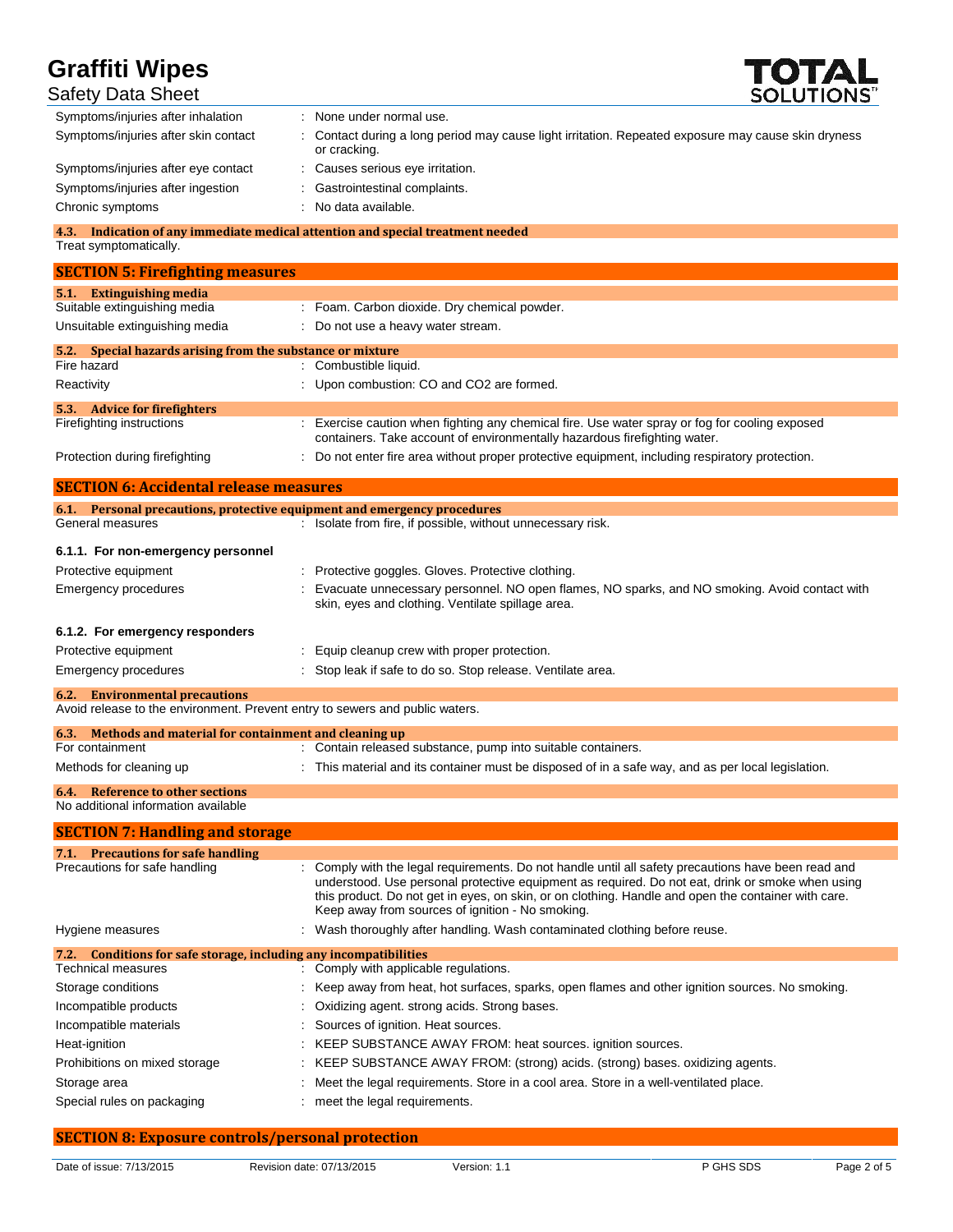Safety Data Sheet

### **8.1. Control parameters**

No additional information available



: Use appropriate personal protective equipment when risk assessment indicates this is necessary. Safety glasses. Gloves. Protective clothing.



# **SECTION 9: Physical and chemical properties 9.1. Information on basic physical and chemical properties** Physical state Appearance : Premoistened wipe. Odor : Mild odor Odor threshold : No data available : No data available pH : No data available Melting point **in the case of the case of the case of the case of the case of the case of the case of the case of the case of the case of the case of the case of the case of the case of the case of the case of the case of** Freezing point **in the case of the case of the case of the case of the case of the case of the case of the case of the case of the case of the case of the case of the case of the case of the case of the case of the case of** Boiling point **in the case of the case of the case of the case of the case of the case of the case of the case of the case of the case of the case of the case of the case of the case of the case of the case of the case of** Flash point **Flash point** : 163 °F Closed cup - Tested using the liquid component of the towelette Relative evaporation rate (butyl acetate=1) : No data available Flammability (solid, gas) : No data available Explosion limits **Explosion** limits **Explosion** limits **Explosion** in Modata available Explosive properties **in the set of the CO** is No data available Oxidizing properties **in the contract of the Contract August** 2012 : No data available Vapor pressure in the set of the set of the set of the Vapor pressure in the value of the Vapor control of the V Relative density in the set of the set of the North Selative density in the North Selative density Relative vapor density at 20 °C : No data available Specific gravity / density  $\cdot$  1.03 g/ml - Tested using the liquid component of the towelette Solubility : Liquid component is soluble in water. Log Pow **:** No data available Log Kow **: No data available** Auto-ignition temperature **interest and the Contract Contract Auto-** : No data available Decomposition temperature **interest and the Composition temperature** : No data available Viscosity : No data available Viscosity, kinematic **intervalse in the Contract of Contract Available** : No data available Viscosity, dynamic **intervalse in the Contract of Contract Available** : No data available VOC content  $\sim$  20 % - Tested using the liquid component of the towelette

# **SECTION 10: Stability and reactivity**

| 10.1. Reactivity                        |
|-----------------------------------------|
| Upon combustion: CO and CO2 are formed. |

| 10.2. Chemical stability                 |  |
|------------------------------------------|--|
| No additional information available      |  |
| 10.3. Possibility of hazardous reactions |  |
| Refer to section 10.1 on Reactivity.     |  |
|                                          |  |

**10.4. Conditions to avoid** No additional information available

#### **10.5. Incompatible materials** strong acids. Strong bases. Oxidizing agents.

## **10.6. Hazardous decomposition products**

Under normal conditions of storage and use, hazardous decomposition products should not be produced.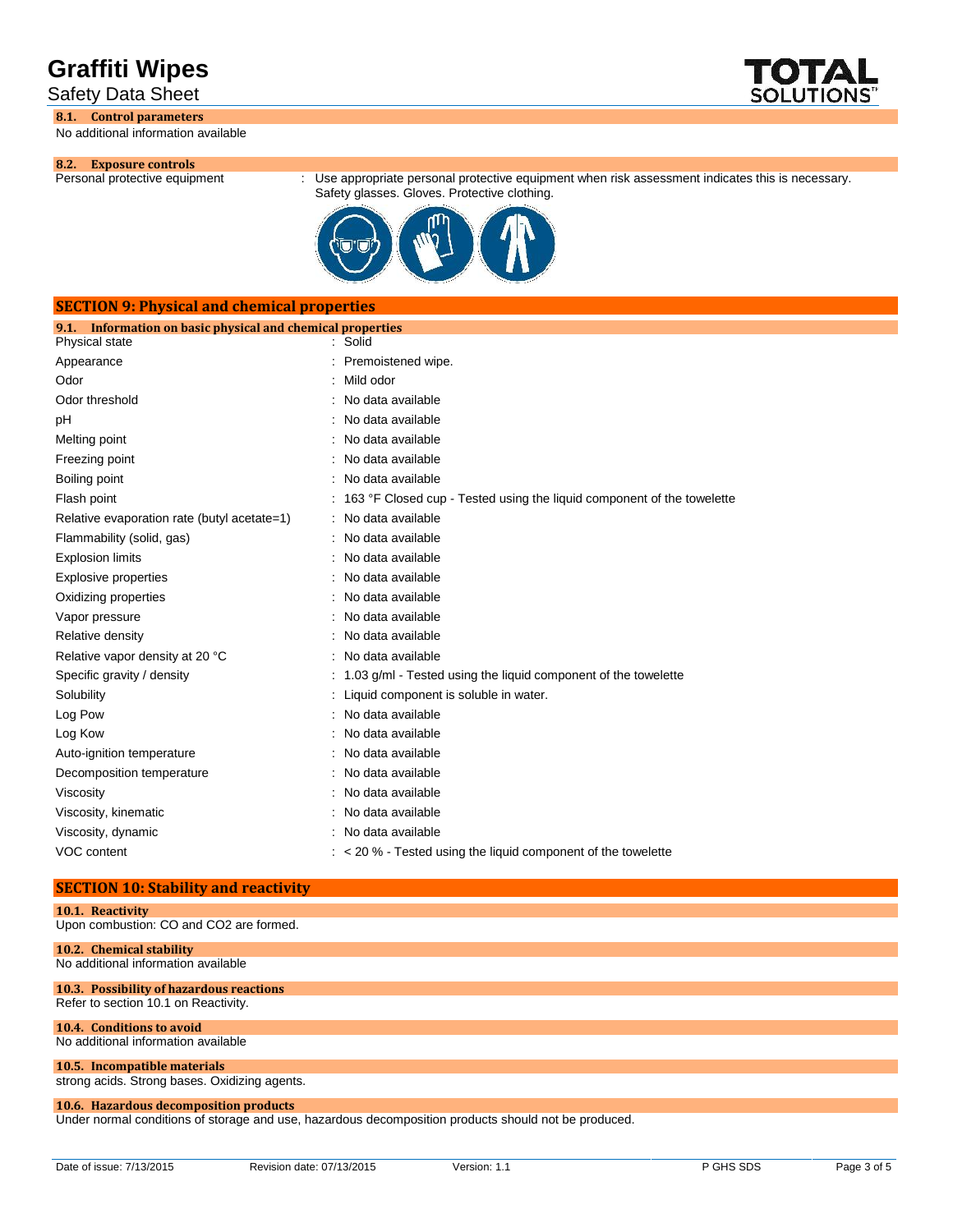**Safety Data Sheet** 

# **SECTION 11: Toxicological information 11.1. Information on toxicological effects**



Acute toxicity **in the case of the Case of the Case of the Case of the Case of the Case of the Case of the Case of the Case of the Case of the Case of the Case of the Case of the Case of the Case of the Case of the Case of** 

| UNDECETH-5 (34398-01-1)                                      |                                                                                                                     |
|--------------------------------------------------------------|---------------------------------------------------------------------------------------------------------------------|
| LD50 oral rat                                                | > 1400 mg/kg                                                                                                        |
| Skin corrosion/irritation                                    | Not classified                                                                                                      |
| Serious eye damage/irritation                                | Causes serious eye irritation.                                                                                      |
| Respiratory or skin sensitization                            | Not classified                                                                                                      |
| Germ cell mutagenicity                                       | Not classified                                                                                                      |
| Carcinogenicity                                              | Not classified                                                                                                      |
|                                                              |                                                                                                                     |
| Reproductive toxicity                                        | Not classified                                                                                                      |
| Specific target organ toxicity (single exposure)             | Not classified                                                                                                      |
| Specific target organ toxicity (repeated<br>exposure)        | : Not classified                                                                                                    |
| Aspiration hazard                                            | : Not classified                                                                                                    |
| Symptoms/injuries after inhalation                           | None under normal use.                                                                                              |
| Symptoms/injuries after skin contact                         | : Contact during a long period may cause light irritation. Repeated exposure may cause skin<br>dryness or cracking. |
| Symptoms/injuries after eye contact                          | : Causes serious eye irritation.                                                                                    |
| Symptoms/injuries after ingestion                            | : Gastrointestinal complaints.                                                                                      |
| Chronic symptoms                                             | : No data available.                                                                                                |
| Likely routes of exposure                                    | : Dermal                                                                                                            |
| <b>SECTION 12: Ecological information</b>                    |                                                                                                                     |
| 12.1. Toxicity                                               |                                                                                                                     |
| Ecology - general                                            | : Not classified due to lack of data.                                                                               |
| UNDECETH-5 (34398-01-1)                                      |                                                                                                                     |
| LC50 fish 1                                                  | $< 10$ mg/l                                                                                                         |
| EC50 Daphnia 1                                               | $< 10$ mg/l                                                                                                         |
| ErC50 (algae)                                                | $< 10$ mg/l                                                                                                         |
|                                                              |                                                                                                                     |
| 12.2. Persistence and degradability<br><b>Graffiti Wipes</b> |                                                                                                                     |
| Persistence and degradability                                | Not established.                                                                                                    |
| 12.3. Bioaccumulative potential                              |                                                                                                                     |
| No additional information available                          |                                                                                                                     |
| <b>SECTION 13: Disposal considerations</b>                   |                                                                                                                     |
|                                                              |                                                                                                                     |
| 13.1. Waste treatment methods<br>Waste treatment methods     | : Do not flush wipes                                                                                                |
| Waste disposal recommendations                               | : Dispose in a safe manner in accordance with local/national regulations.                                           |
|                                                              |                                                                                                                     |
| <b>SECTION 14: Transport information</b>                     |                                                                                                                     |
| <b>Department of Transportation (DOT)</b>                    |                                                                                                                     |
| Not regulated for transport<br>In accordance with DOT:       |                                                                                                                     |
| <b>Additional information</b><br>Other information           | : No supplementary information available.                                                                           |
|                                                              |                                                                                                                     |
| <b>ADR</b><br>No additional information available            |                                                                                                                     |
| <b>Transport by sea</b>                                      |                                                                                                                     |
| No additional information available                          |                                                                                                                     |
| Air transport<br>No additional information available         |                                                                                                                     |